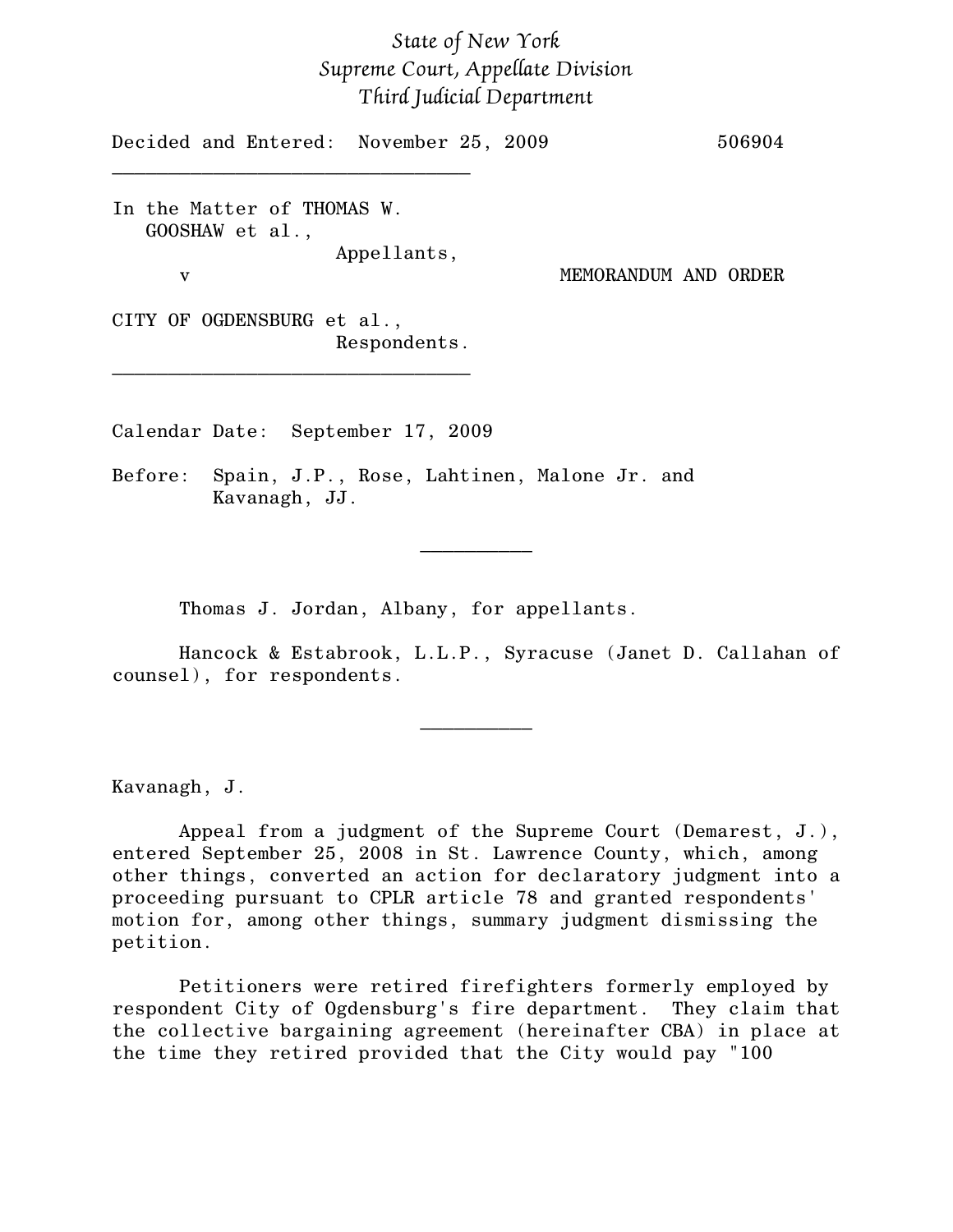-2- 506904

percent of the cost" of their health insurance.<sup>1</sup> In that regard, the City not only paid the premiums for health insurance for all retired firefighters, but – until January 1, 2001 – also reimbursed them for any cost incurred in obtaining health coverage under Medicare Part B. In 2005, petitioners filed a complaint claiming that the City had breached the CBA by refusing to cover the cost of these Medicare Part B premiums and sought a declaratory judgment to the effect that the City, under the CBA, was required to reimburse them for these payments.<sup>2</sup> After both sides moved for summary judgment, Supreme Court, pursuant to CPLR 103 (c), converted the action into a CPLR article 78 proceeding, applied a four-month statute of limitations and dismissed the petition as untimely (see CPLR 217). Petitioners now appeal.

Initially, we note that the principal claim made by petitioners is that respondents breached the CBA by failing to honor their contractual obligation "to pay for one hundred percent (100%) of the cost of retirees' health insurance, including Medicare Part B premiums." "[W]here the focus of the controversy is on an agency's breach of an express contractual right, . . . a contract action is the recommended remedy" (Abiele Contr. v New York City School Constr. Auth., 91 NY2d 1, 8 [1997]; see Matter of Steve's Star Serv. v County of Rockland, 278 AD2d 498, 499-500 [2000]). Here, the "primary thrust" of petitioners' claim was to enforce a provision in the CBA that they alleged created a contractual obligation requiring the City to reimburse them for payments they made for Medicare Part B coverage (Abiele Contr. v New York City School Constr. Auth., 91 NY2d at 8). "The proper vehicle for seeking damages arising from an alleged breach of contract by a public official or governmental body is an action for breach of contract, not a proceeding pursuant to CPLR article 78" (Kerlikowske v City of Buffalo, 305 AD2d 997, 997 [2003] [citation omitted]; see Sims v State of New York, 30 AD3d

Thirty-five percent of the cost of health insurance for <sup>1</sup> petitioners' dependents would also be paid by the City.

The matter was initially filed as a class action; 2 however, after two amendments, the same claims are now asserted on behalf of petitioners, in their individual capacities.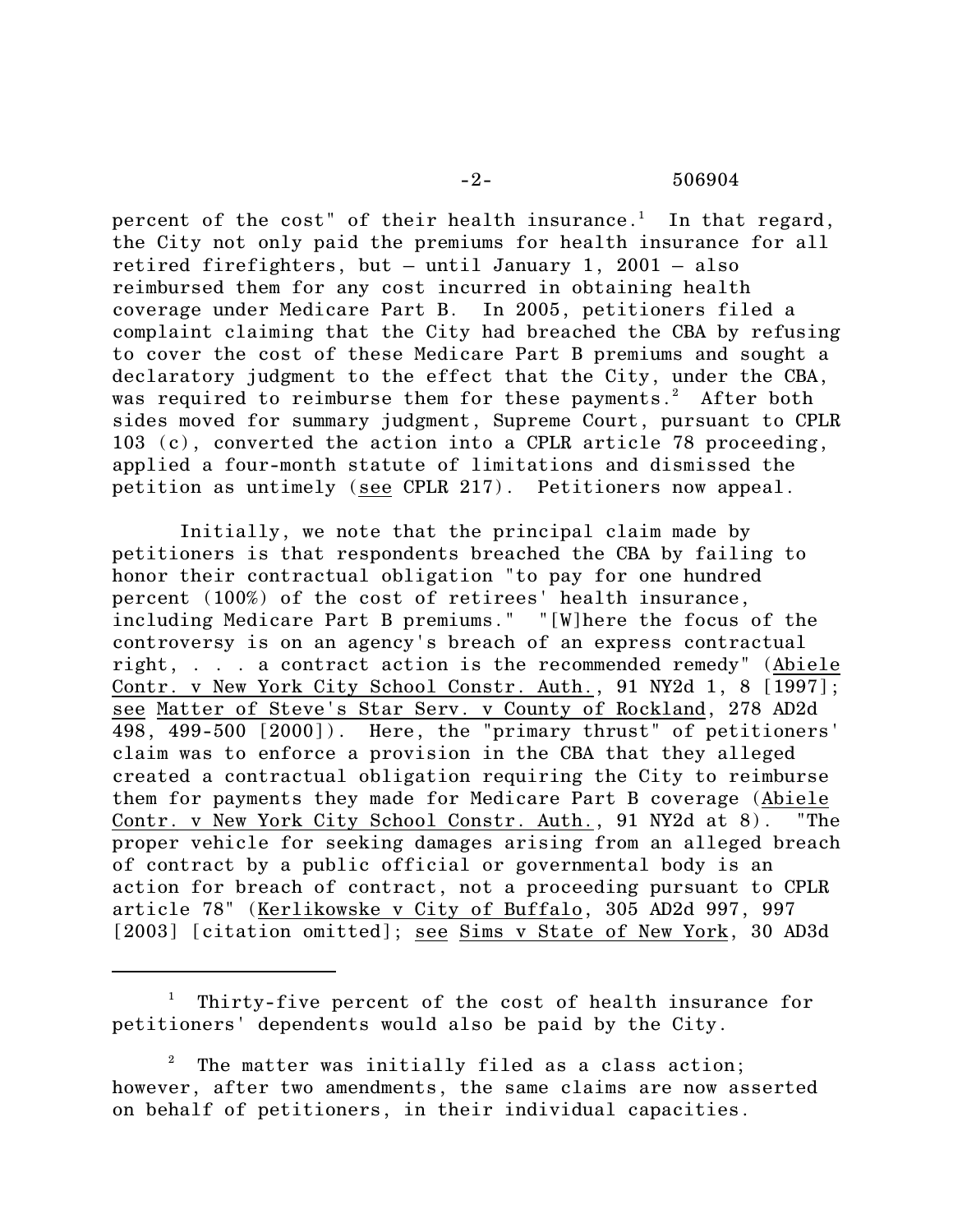## -3- 506904

949, 949-950 [2006]; Calfapietra v Donahue, 100 AD2d 504 [1984]). Accordingly, since this claim involves an allegation that the City breached its contractual obligations under the CBA, Supreme Court erred in converting the action to a CPLR article 78 proceeding and the six-year statute of limitations applies here (see CPLR 213). Therefore, the court erred in granting respondents' motion for summary judgment and dismissing the petition as untimely.

In support of their motion, petitioners claim that because an arbitrator on similar facts previously found that the CBA required the City to make these payments, the City should be estopped here from denying the existence of this contractual obligation.<sup>3</sup> The doctrine of collateral estoppel can apply to findings rendered as the result of an arbitration proceeding (see Mahler v Campagna, 60 AD3d 1009, 1011 [2009]), and respondents do not deny that the issue of its obligation to make these payments was before the arbitrator or that it had a full and fair opportunity in that proceeding to litigate it (see Buechel v Bain, 97 NY2d 295, 303-304 [2001], cert denied 535 US 1096 [2002]; NAMA Holdings, LLC v Greenberg Traurig, LLP, 62 AD3d 578, 579 [2009]). Instead, respondents claim that the doctrine of collateral estoppel does not apply here because the CBA has undergone extensive revisions as a result of ongoing negotiations between the City and the firefighters' union and that the contract that was before the arbitrator was not identical to the CBAs that were in effect when all of the petitioners retired (see Jeffreys v Griffin, 1 NY3d 34, 39 [2003]; Buechel v Bain, 97 NY2d at 303-304).

We note that petitioners did not all retire at the same time and the City is correct that the provisions of the CBAs in place on the date of their respective retirements were not, in each instance, entirely the same. Specifically, the CBA in place

<sup>&</sup>lt;sup>3</sup> The CBA only permitted the firefighters' union, and not individuals, to submit grievances to arbitration, and the union refused petitioner Thomas W. Gooshaw's request to prosecute this grievance through arbitration, requiring the commencement of this matter.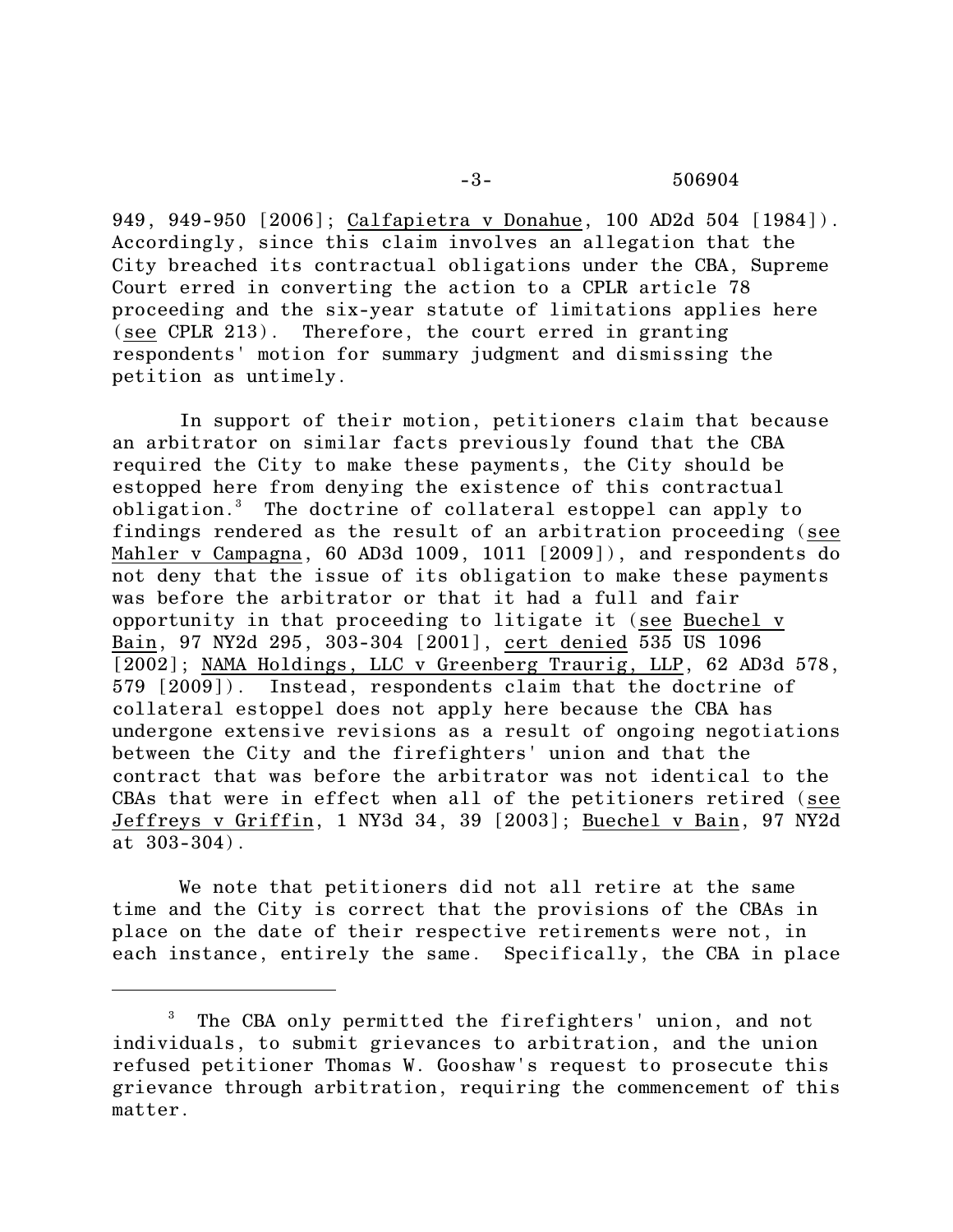when 10 of the petitioners retired provided that "the City will pay 100% of the cost for health insurance for retired employees together with 35% of the costs for health insurance for any depend[e]nts of a retired employee." In 1990, the CBA was renegotiated and the following language – which was the subject of the arbitration proceeding – was in place when the remaining six petitioners retired: "For current active employees retiring under the terms of this contract, the City will pay 100% of the cost of the Lawrence Plan or the M.V.P. (HMO) Plan for retired employees together with 35% of such cost for any depend[e]nts of a retired employee, where the retired employee's coverage is the same as that for active employees . . . Retirees receiving Medicare will be eligible for Lawrence Plan coverage only, at no cost to them."

While the CBA as renegotiated in 1990 limited the choice that retired firefighters had regarding their health plan, it did not alter or modify the City's obligation to provide them with a fully funded health insurance program. Moreover, in her determination, the arbitrator concluded that the "City payment of Medicare reimbursement did not change with the changed language and for many years, through several contracts, so that the meaning of the contract remained the same after the language change." In addition, the arbitrator took specific note of the fact that while these CBAs had been the subject of extensive renegotiation during the 15-year period immediately preceding the arbitration, the City continued its practice of reimbursing retired firefighters for the payment of these premiums, and at no time was a provision included in the CBA to the effect that the City was not obligated to make these payments. As such, the arbitrator's decision and her finding that the City is obligated to reimburse retired firefighters for these payments under the CBA is dispositive of the claims raised here and the City is estopped from claiming otherwise in this litigation. Summary judgment should have been granted in petitioners' favor on their second cause of action.

Spain, J.P., Rose, Lahtinen and Malone Jr., JJ., concur.